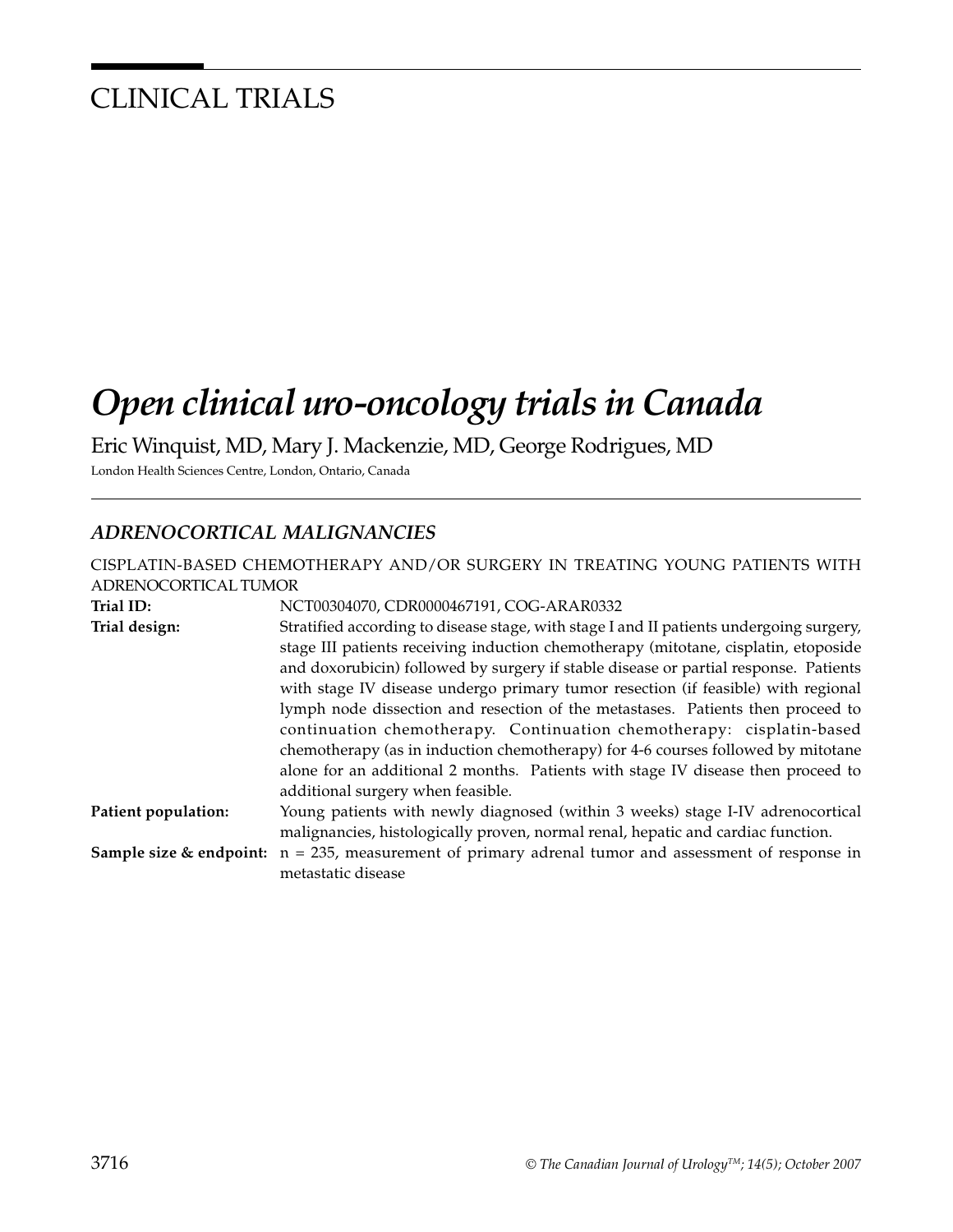#### *BLADDER CANCER*

|                     | A PHASE III STUDY OF IRESSA® IN COMBINATION WITH INTRAVESICAL BCG VERSUS INTRAVESICAL BCG    |
|---------------------|----------------------------------------------------------------------------------------------|
|                     | ALONE IN HIGH RISK SUPERFICIAL TRANSITIONAL CELL CARCINOMA OF THE BLADDER                    |
| Trial ID:           | NCIC BL.11                                                                                   |
| Coordination:       | Cooperative group (NCIC CTG)                                                                 |
| Trial design:       | A phase III study comparing intravesical BCG with and without gefitinib, an oral             |
|                     | EGFR TK inhibitor.                                                                           |
| Patient population: | High risk Ta, Tis or T1 superficial bladder cancer with complete transurethral resection of  |
|                     | all visible bladder lesions within 21 to 60 days prior to randomization, and without other   |
|                     | evidence of metastasis.                                                                      |
|                     | <b>Sample size &amp; endpoint:</b> $n = 166$ , time to treatment failure as primary endpoint |
|                     |                                                                                              |

OPEN LABEL MULTICENTRE STUDY OF THE EFFICACY AND SAFETY OF MCC (MYCOBACTERIAL DNA) IN THE TREATMENT OF PATIENTS WITH NON-MUSCLE INVASIVE BLADDER CANCER AT HIGH RISK OF PROGRESSION AND WHO ARE REFRACTORY TO BCG

| Coordination:        | Industry (Bioniche Life Sciences)                                                                                           |
|----------------------|-----------------------------------------------------------------------------------------------------------------------------|
| <b>Trial Design:</b> | In the Induction phase, patients will receive 6 weekly intravesical instillations of $8 \text{ mg}$                         |
|                      | MCC. At month 3, patients will enter the Maintenance phase and will receive weekly                                          |
|                      | MCC instillations for 3 weeks at months 3, 6, 12, 18 and 24.                                                                |
| Patient population:  | Patients with non-muscle invasive urothelial carcinoma at high risk of progression                                          |
|                      | (CIS, T1G3) who have failed therapy with BCG.                                                                               |
|                      | <b>Sample size &amp; endpoints:</b> $n = 105$ ; primary endpoint: one year disease-free survival; primary safety end-point: |
|                      | overall drug-related adverse events.                                                                                        |

RANDOMIZED PHASE III TRIAL COMPARING IMMEDIATE VERSUS DEFERRED CHEMOTHERAPY AFTER RADICAL CYSTECTOMY IN PATIENTS WITH PT3-PT4, AND/OR N+M0 TRANSITIONAL CELL CARCINOMA  $\overline{ }$  of  $\overline{ }$   $\overline{ }$   $\overline{ }$   $\overline{ }$   $\overline{ }$   $\overline{ }$   $\overline{ }$   $\overline{ }$   $\overline{ }$   $\overline{ }$   $\overline{ }$   $\overline{ }$   $\overline{ }$   $\overline{ }$   $\overline{ }$   $\overline{ }$   $\overline{ }$   $\overline{ }$   $\overline{ }$   $\overline{ }$   $\overline{ }$   $\overline{ }$   $\overline{ }$   $\overline{ }$   $\overline{ }$   $\overline{ }$   $\$ 

| OF THE BLADDER      |                                                                                                                                                                                                                                                                                                             |
|---------------------|-------------------------------------------------------------------------------------------------------------------------------------------------------------------------------------------------------------------------------------------------------------------------------------------------------------|
| Trial ID:           | NCIC BL.8                                                                                                                                                                                                                                                                                                   |
| Coordination:       | Intergroup (EORTC)                                                                                                                                                                                                                                                                                          |
| Trial design:       | A phase III study of immediate adjuvant chemotherapy with gemcitabine-cisplatin for 4<br>cycles versus chemotherapy at relapse after radical cystectomy.                                                                                                                                                    |
| Patient population: | Transitional cell carcinoma of the bladder (pT2 incidental pT3 or pT4) and/or node positive<br>(pN1-3) M0 following radical cystectomy and lymphadenectomy. Lymph node dissection<br>of 15 or more lymph nodes is recommended. Patients must be able to start chemotherapy<br>within 90 days after surgery. |
|                     | <b>Sample size &amp; endpoint:</b> $n = 660$ , overall survival as primary endpoint                                                                                                                                                                                                                         |

A MULTI–CENTRE, RANDOMIZED, DOUBLE-BLIND, PHASE 2/3 STUDY IN FIRST LINE TREATMENT OF ADVANCED TRANSITIONAL CELL CARCINOMA (TCC) OF THE UROTHELIUM COMPARING VINFLUNINE/ GEMCITABINE TO PLACEBO/GEMCITABINE IN PATIENTS WHO ARE INELIGIBLE TO RECEIVE CISPLATIN BASED THERAPY (VINCENT).

| Industry (Bristol-Myers-Squibb)                                                             |
|---------------------------------------------------------------------------------------------|
| A phase III study comparing gemcitabine plus vinflunine to gemcitabine monotherapy          |
| in patients unsuitable for cisplatin-based combination chemotherapy.                        |
| Incurable locally advanced, recurrent, or metastatic transitional cell carcinoma unsuitable |
| for conventional cisplatin-based chemotherapy due to poor renal or cardiac function.        |
| <b>Sample size &amp; endpoint:</b> $n = 450$ , overall survival as primary endpoint         |
|                                                                                             |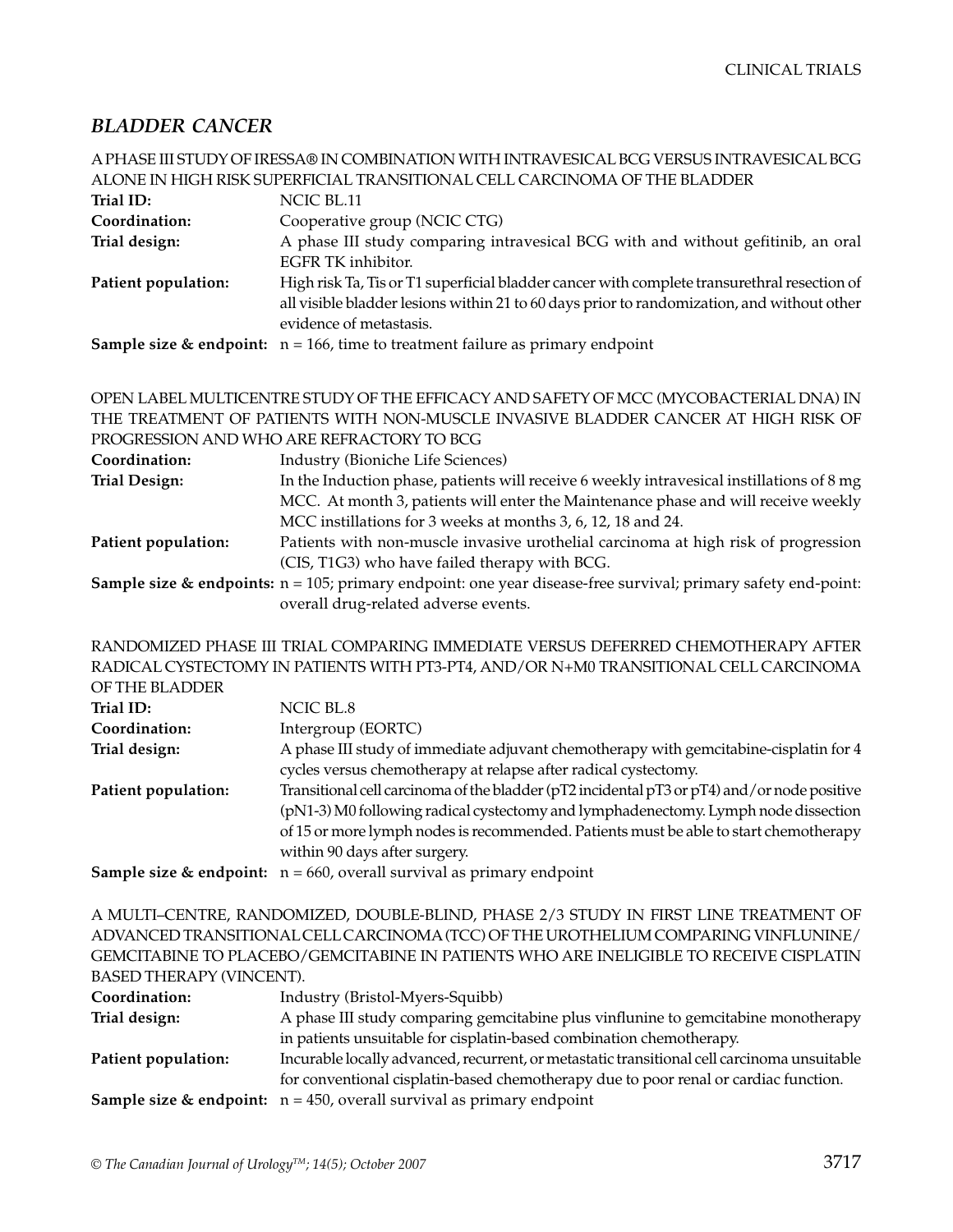## *PROSTATE ADENOCARCINOMA*

## *LOCALIZED PROSTATE CANCER*

*Low Risk*

|                     | A PHASE III STUDY OF ACTIVE SURVEILLANCE THERAPY AGAINST RADICAL TREATMENT IN PATIENTS         |
|---------------------|------------------------------------------------------------------------------------------------|
|                     | DIAGNOSED WITH FAVORABLE RISK PROSTATE CANCER (START)                                          |
| Trial ID:           | NCIC CTG PR11                                                                                  |
| Coordination:       | National Cancer Institute of Canada                                                            |
| Trial design:       | A phase III study comparing radical prostatectomy or radical radiotherapy at the               |
|                     | time of initial diagnosis to active surveillance and selective intervention based on           |
|                     | pre-specified biochemical, histological or clinical criteria.                                  |
| Patient population: | Suitable candidates for radical prostatectomy or radiotherapy. No previous treatment           |
|                     | for prostate cancer for greater than 6 months. Favorable risk as defined by the following:     |
|                     | clinical stage T1b, T1c, T2a or T2b, surgical Gleason score $\lt$ = 6, PSA $\lt$ = 10.0 ng/ml. |
|                     | <b>Sample size &amp; endpoint:</b> $n = 2130$ , disease specific survival as primary endpoint  |
|                     | A PHASE III RANDOMIZED STUDY OF HYPOFRACTIONATED 3D-CRT/IMRT VERSUS CONVENTIONALLY             |
|                     | FRACTIONATED 3D-CRT/IMRT IN PATIENTS WITH FAVORABLE-RISK PROSTATE CANCER                       |
| Trial ID:           | <b>RTOG 0415</b>                                                                               |
| Coordination:       | Cooperative group (Radiation Therapy Oncology Group)                                           |
| Trial design:       | A randomized phase III non-inferiority trial assessing hypofractionated radiation of 70 Gy     |
|                     | in 28 fractions to the prostate versus standard fractionation of 73.8 Gy in 41 fractions.      |
| Patient population: | Low-risk localized prostate cancer.                                                            |
|                     | <b>Sample size &amp; endpoint:</b> $n = 1067$ , disease-free survival as primary endpoint      |

# *Intermediate Risk*

A PHASE III RANDOMIZED STUDY OF HIGH DOSE 3D-CRT/IMRT VERSUS STANDARD DOSE 3D-CRT/IMRT IN PATIENTS TREATED FOR LOCALIZED PROSTATE CANCER

| Trial ID:<br>Coordination: | RTOG 0126<br>Cooperative group (RTOG)                                                                                   |
|----------------------------|-------------------------------------------------------------------------------------------------------------------------|
| Trial design:              | A randomized phase III superiority clinical trial assessing dose-escalated radiation                                    |
| Patient population:        | of 79.2 Gy in 44 fractions versus standard fractionation of 70.2 in 39 fractions.<br>Intermediate-risk prostate cancer. |
|                            | <b>Sample size &amp; endpoint:</b> $n = 1520$ , overall survival as primary endpoint                                    |

#### PROSTATE FRACTIONATED IRRADIATION TRIAL (PROFIT)

| Coordination:       | Cooperative group (Ontario Clinical Oncology Group)                                           |
|---------------------|-----------------------------------------------------------------------------------------------|
| Trial design:       | A phase III study assessing the relative efficacy of dose-escalated radiation therapy (78 Gy) |
|                     | in 39 fractions) versus a hypofractionated course of radiation (6000 Gy in 20 fractions).     |
| Patient population: | Intermediate-risk prostate cancer.                                                            |
|                     | <b>Sample size &amp; endpoint:</b> $n = 1204$ , biochemical (PSA) failure as primary endpoint |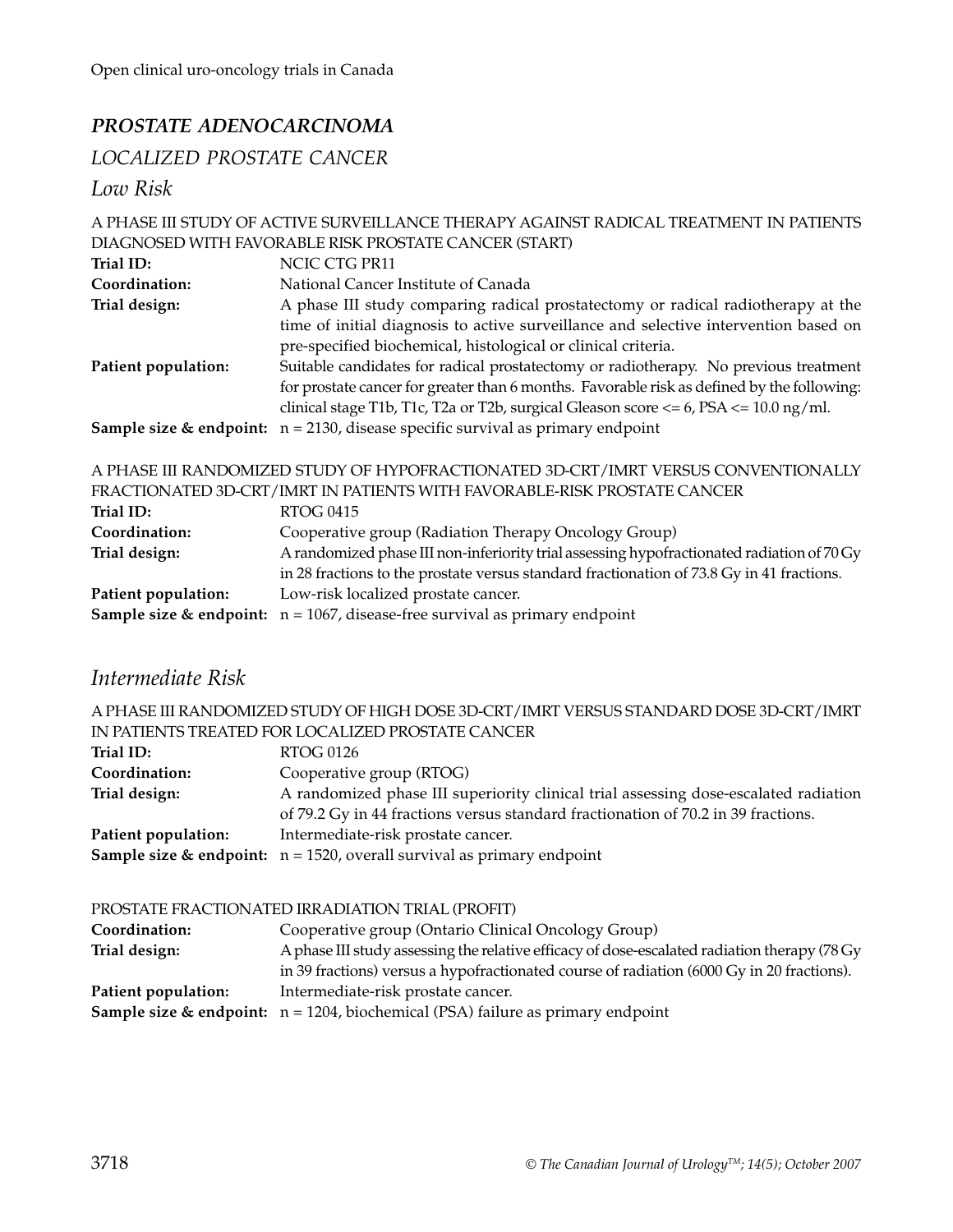#### *High Risk*

|                                          | RANDOMIZED PHASE III TRIAL OF 3D CONFORMAL RADIOTHERAPY VERSUS HELICAL TOMOTHERAPY                                                                                       |
|------------------------------------------|--------------------------------------------------------------------------------------------------------------------------------------------------------------------------|
| <b>IMRT IN HIGH-RISK PROSTATE CANCER</b> |                                                                                                                                                                          |
| Coordination:                            | Investigator led (Ottawa Regional Cancer Program)                                                                                                                        |
| Trial design:                            | A phase III randomized relative efficacy comparison of three-dimensional conformal                                                                                       |
|                                          | radiation therapy versus helical tomotherapy with 78 Gy in 39 fractions and 3 years                                                                                      |
|                                          | of LHRH therapy.                                                                                                                                                         |
| Patient population:                      | High-risk prostate cancer.                                                                                                                                               |
|                                          | <b>Sample size &amp; endpoint:</b> $n = 72$ , late rectal toxicity as primary endpoint                                                                                   |
| PROSTATE CANCER                          | A PHASE III PROTOCOL OF ANDROGEN SUPPRESSION (AS) AND 3DCRT/IMRT VS AS AND 3DCRT/IMRT<br>FOLLOWED BY CHEMOTHERAPY WITH DOCETAXEL AND PREDNISONE FOR LOCALIZED, HIGH-RISK |
| Trial ID:                                | <b>RTOG 0521</b>                                                                                                                                                         |
| Study type:                              | Cooperative group                                                                                                                                                        |
| Trial design:                            | A randomized phase III relative efficacy assessment of 2 years of androgen suppression                                                                                   |
|                                          | combined with radical external beam radiation therapy (72 Gy-75.6 Gy) with or without<br>adjuvant docetaxel chemotherapy (six cycles, 75 mg/m <sup>2</sup> q21 days).    |
|                                          |                                                                                                                                                                          |
| Patient population:                      | High-risk prostate cancer.                                                                                                                                               |
|                                          | <b>Sample size &amp; endpoint:</b> $n = 600$ , overall survival as primary endpoint                                                                                      |

PHASE III, DOUBLE-BLIND, PLACEBO-CONTROLLED STUDY TO EVALUATE THE EFFICACY OF ZOMETA® FOR THE PREVENTION OF OSTEOPOROSIS AND ASSOCIATED FRACTURES IN PATIENTS RECEIVING RADIATION THERAPY AND LONG TERM LHRH AGONISTS FOR HIGH-GRADE AND/OR LOCALLY ADVANCED PROSTATE CANCER

| Trial ID:           | <b>RTOG 0518</b>                                                                                    |
|---------------------|-----------------------------------------------------------------------------------------------------|
| Coordination:       | Intergroup (RTOG)                                                                                   |
| Trial design:       | This randomized phase III trial is studying zoledronate versus placebo in the prevention            |
|                     | of osteoporosis and bone fractures in patients with locally advanced nonmetastatic prostate         |
|                     | cancer undergoing radiation therapy and hormone therapy.                                            |
| Patient population: | Prostate cancer diagnosed within the past 6 months, clinical stage T3 OR Gleason score              |
|                     | $\geq 8$ OR PSA $\geq 30$ ng/mL OR Gleason score $\geq 7$ and PSA $\geq 15$ ng/mL, baseline T score |
|                     | > -2.5 in both the L spine and the total hip by dual x-ray absorptiometry scan, and scheduled       |
|                     | to receive a LHRH agonist for $\geq 1$ year.                                                        |
|                     | <b>Sample size &amp; endpoint:</b> $n = 1272$ , freedom from any bone fracture as primary endpoint  |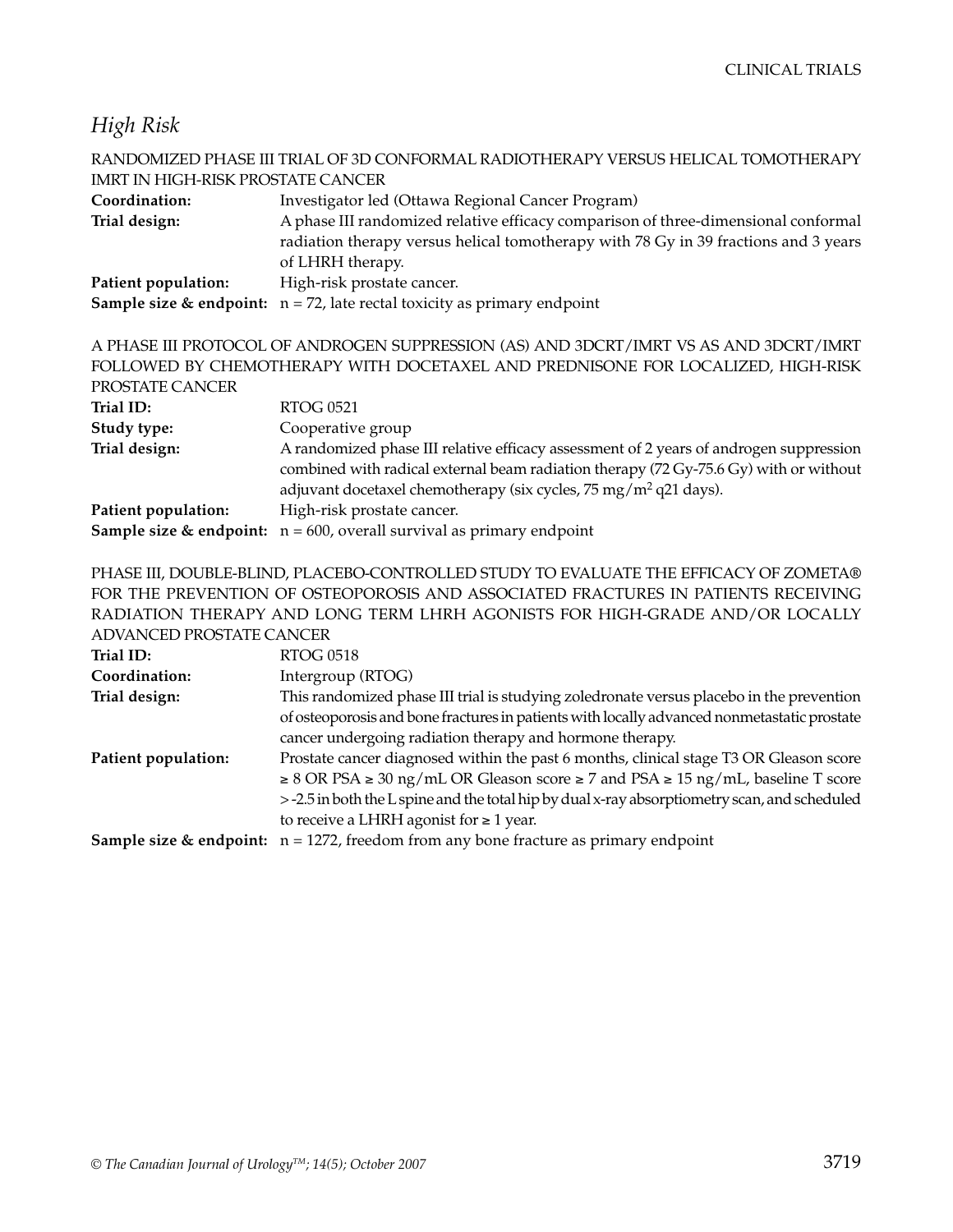#### *BIOCHEMICALLY RELAPSED PROSTATE CANCER*

A RANDOMIZED COMPARISON OF IMMEDIATE VERSUS DEFERRED ANDROGEN DEPRIVATION THERAPY USING GOSERELIN FOR RECURRENT PROSTATE CANCER AFTER RADICAL RADIOTHERAPY (ELAAT) **Study type:** Cooperative group (Ontario Clinical Oncology Group) **Trial design:** A phase III trial comparing immediate to deferred androgen deprivation therapy. **Patient population:** Patients who have undergone prior radical radiation for prostate cancer and are now experiencing a recurrence. **Sample size & endpoint:**  $n = 1100$ , time to androgen independent disease as primary endpoint EFFICACY STUDY OF RISEDRONATE TO PREVENT CANCER TREATMENT-INDUCED BONE LOSS IN PROSTATE CANCER Trial ID: SA-CMX-01 **Coordination:** CMX Research **Trial design:** Randomized phase III trial of leuprolide acetate alone or with the oral bisphosphonate alendronate. **Patient population:** Histologically confirmed prostate cancer without metastases, patients for whom androgen deprivation therapy is indicated for at least one year, ECOG 0-2, no prior treatment with bisphosphonates, recent history of long-term treatment with systemic glucocorticoids. **Sample size & endpoint:**  $n = 160$ , endpoint: bone loss at 2 and 5 years; still recruiting sites

#### *METASTATIC PROSTATE CANCER*

|                                                                 | PHASE III STUDY OF INTERMITTENT ANDROGEN DEPRIVATION IN PATIENTS WITH STAGE D2 PROSTATE                                                                                                                                                                                                                                                                                                                                                                                                                                                                                                                           |
|-----------------------------------------------------------------|-------------------------------------------------------------------------------------------------------------------------------------------------------------------------------------------------------------------------------------------------------------------------------------------------------------------------------------------------------------------------------------------------------------------------------------------------------------------------------------------------------------------------------------------------------------------------------------------------------------------|
| <b>CANCER</b>                                                   |                                                                                                                                                                                                                                                                                                                                                                                                                                                                                                                                                                                                                   |
| Trial ID:                                                       | NCICPR8, SWOG-9346                                                                                                                                                                                                                                                                                                                                                                                                                                                                                                                                                                                                |
| Coordination:                                                   | Intergroup (SWOG)                                                                                                                                                                                                                                                                                                                                                                                                                                                                                                                                                                                                 |
| Trial design:                                                   | Randomized, multicenter study. Induction therapy: Patients receive combined<br>androgen-deprivation (CAD) therapy comprising goserelin subcutaneously once a<br>month and oral bicalutamide once daily for 8 courses (7 months). Patients are then<br>randomized to 1 of 2 consolidation regimens. Arm I continuous CAD until disease<br>progression. Arm II (intermittent CAD): Patients undergo observation only in the<br>absence of rising prostate-specific antigen (PSA) or clinical symptoms of progressive<br>disease. Patients with rising PSA or progressive disease begin CAD as in induction therapy. |
| Patient population:                                             | Histologically or cytologically confirmed adenocarcinoma of the prostate, clinical stage<br>D2 as evidenced by soft tissue and/or bony metastases.                                                                                                                                                                                                                                                                                                                                                                                                                                                                |
| <b>Sample size &amp; endpoint:</b> $n = 1512$ , quality of life |                                                                                                                                                                                                                                                                                                                                                                                                                                                                                                                                                                                                                   |
|                                                                 | ARANDOMIZED, DOUBLE-BLIND, PLACEBO-CONTROLLED PHASE III STUDY OF EARLY VERSUS STANDARD                                                                                                                                                                                                                                                                                                                                                                                                                                                                                                                            |
|                                                                 | ZOLEDRONIC ACID TO PREVENT SKELETAL RELATED EVENTS IN MEN WITH PROSTATE CANCER                                                                                                                                                                                                                                                                                                                                                                                                                                                                                                                                    |

| METASTATIC TO BONE  |                                                                                                         |
|---------------------|---------------------------------------------------------------------------------------------------------|
| Trial ID:           | NCIC PRC2                                                                                               |
| Coordination:       | Intergroup (Cancer And Leukemia Group B)                                                                |
| Trial design:       | A phase III study comparing treatment with zoledronic acid at the time of initiation of                 |
|                     | androgen deprivation therapy for metastatic prostate cancer to treatment at time of                     |
|                     | progression to hormone-refractory disease.                                                              |
| Patient population: | Metastatic prostate cancer with at least one bone metastasis by radiographic imaging                    |
|                     | receiving androgen deprivation therapy.                                                                 |
|                     | <b>Sample size &amp; endpoint:</b> $n = 680$ , time to first skeletal related event as primary endpoint |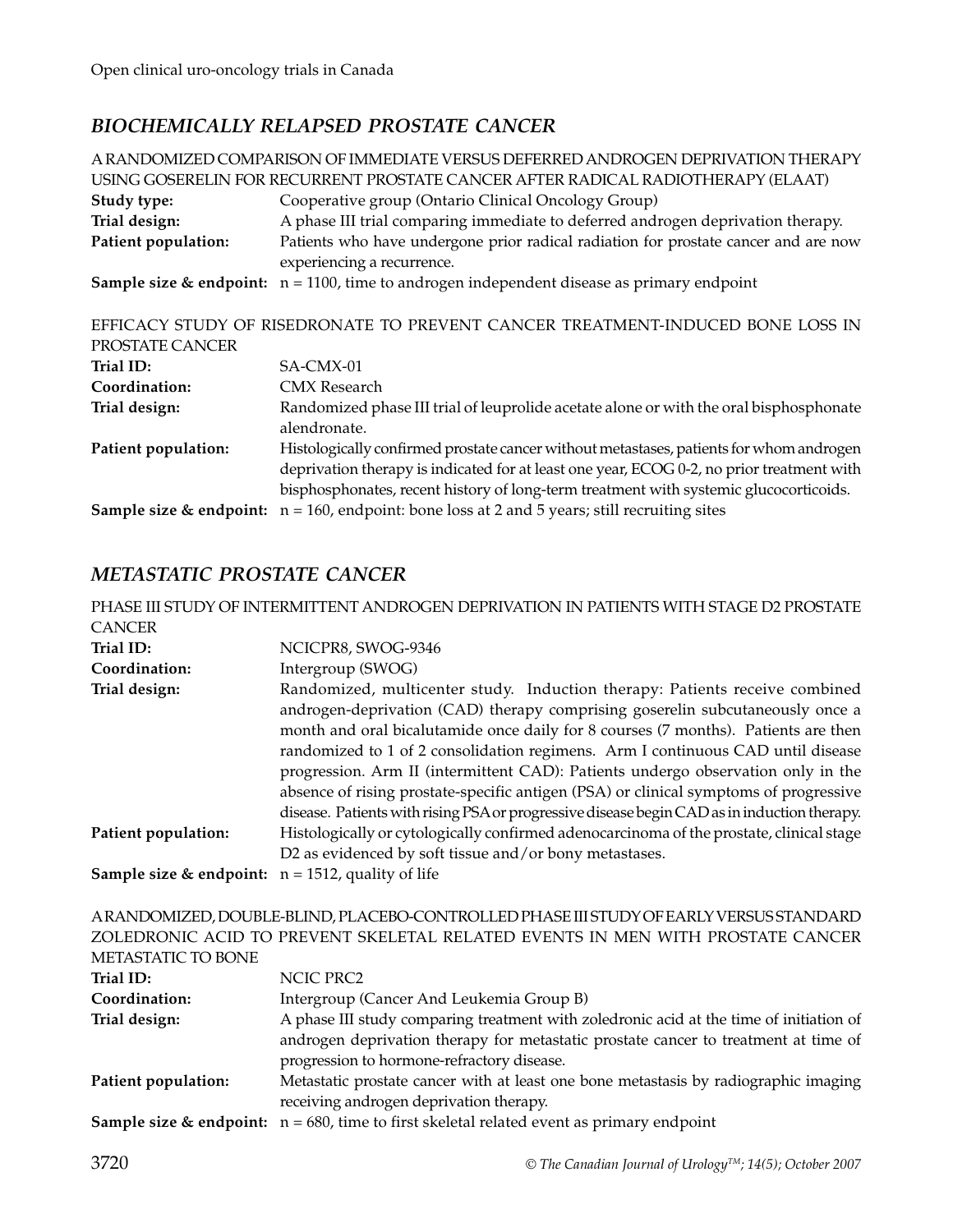## *HORMONAL REFRACTORY PROSTATE CANCER*

| DN-101 IN COMBINATION WITH DOCETAXEL IN ANDROGEN-INDEPENDENT PROSTATE CANCER |                                                                                                    |  |
|------------------------------------------------------------------------------|----------------------------------------------------------------------------------------------------|--|
| Trial ID:                                                                    | <b>ASCENT 2</b>                                                                                    |  |
| Coordination:                                                                | Industry (Novacea)                                                                                 |  |
| Trial design:                                                                | A phase III study of treatment with docetaxel with and without DN-101, an oral high                |  |
|                                                                              | potency vitamin D analogue.                                                                        |  |
| Patient population:                                                          | Hormone refractory prostate cancer with evidence of metastases.                                    |  |
|                                                                              | <b>Sample size &amp; endpoint:</b> $n = 900$ , overall survival as primary endpoint                |  |
|                                                                              | A RANDOMIZED, OPEN-LABEL MULTICENTRE STUDY OF XRP-6258 AT 25 MG/M <sup>2</sup> IN COMBINATION WITH |  |
|                                                                              | PREDNISONE EVERY 3 WEEKS COMPARED TO MITOXANTRONE IN COMBINATION WITH PREDNISONE                   |  |
|                                                                              | FOR THE TREATMENT OF HORMONE-REFRACTORY METASTATIC PROSTATE CANCER PREVIOUSLY                      |  |
| TREATED WITH A TAXOTERE-CONTAINING REGIMEN                                   |                                                                                                    |  |
| Coordination:                                                                | Sanofi-aventis                                                                                     |  |
| Trial design:                                                                | Randomized phase III                                                                               |  |
| <b>Patient population:</b>                                                   | Hormone-refractory prostate cancer previously treated with docetaxel.                              |  |
|                                                                              | <b>Sample size &amp; endpoint:</b> $n = 720$ , primary endpoint is overall survival                |  |
| PATUPILONE AND PREDNISONE IN METASTATIC HORMONE REFRACTORY PROSTATE CANCER   |                                                                                                    |  |
| Coordination:                                                                | <b>BC Cancer Agency</b>                                                                            |  |
| Trial design:                                                                | A phase II study of patupilone $8 \text{ mg/m}^2$ IV q3weeks with oral prednisone                  |  |
| <b>Patient population:</b>                                                   | Hormone refractory prostate cancer previously treated with docetaxel.                              |  |
|                                                                              | <b>Sample size &amp; endpoint:</b> $n = 73$ , PSA response rate as primary endpoint                |  |
|                                                                              |                                                                                                    |  |

#### *RENAL CELL CANCER*

| A RANDOMIZED, DOUBLE-BLIND PHASE III TRIAL OF ADJUVANT SUNITINIB VERSUS SORAFENIB VERSUS |                                                                                                                                                                                               |  |
|------------------------------------------------------------------------------------------|-----------------------------------------------------------------------------------------------------------------------------------------------------------------------------------------------|--|
|                                                                                          | PLACEBO IN PATIENTS WITH RESECTED RENAL CELL CARCINOMA (ASSURE)                                                                                                                               |  |
| Trial ID:                                                                                | <b>NCIC REC.2</b>                                                                                                                                                                             |  |
| Coordination:                                                                            | Intergroup (ECOG)                                                                                                                                                                             |  |
| Trial design:                                                                            | A phase III surgical adjuvant study assessing the effectiveness of sunitinib or sorafenib<br>compared to placebo.                                                                             |  |
| Patient population:                                                                      | Resected renal cell carcinoma, T1b grade 3-4 or higher and/or N+.                                                                                                                             |  |
|                                                                                          | <b>Sample size &amp; endpoint:</b> $n = 1332$ , overall survival as primary endpoint                                                                                                          |  |
|                                                                                          | A PHASE II SINGLE ARM, PROSPECTIVE STUDY OF NEOADJUVANT SUTENT® FOR PATIENTS WITH RENAL                                                                                                       |  |
| <b>CELL CARCINOMA</b>                                                                    |                                                                                                                                                                                               |  |
| Trial ID:                                                                                | NCT00480935, 07-0017-C                                                                                                                                                                        |  |
| Coordination:                                                                            | University Health Network, Toronto, ON and Industry (Pfizer)                                                                                                                                  |  |
| Trial design:                                                                            | Sutent will be given at 50 mg once daily for 4 consecutive weeks followed by a                                                                                                                |  |
|                                                                                          | 2 week rest period (6 week cycle). Patients will then continue on Sutent for an                                                                                                               |  |
|                                                                                          | additional 4 weeks. The nephrectomy will then take place following a washout period                                                                                                           |  |
|                                                                                          | of 48 hours to 2 weeks depending on safety.                                                                                                                                                   |  |
| Patient population:                                                                      | Histologically confirmed renal cell carcinoma with a component of clear cell histology,<br>which has been assessed with biopsy at screening with locally confined tumor no<br>more than 7 cm. |  |
|                                                                                          | <b>Sample size &amp; endpoint:</b> $n = 30$ , primary outcome: radiologic response rate                                                                                                       |  |